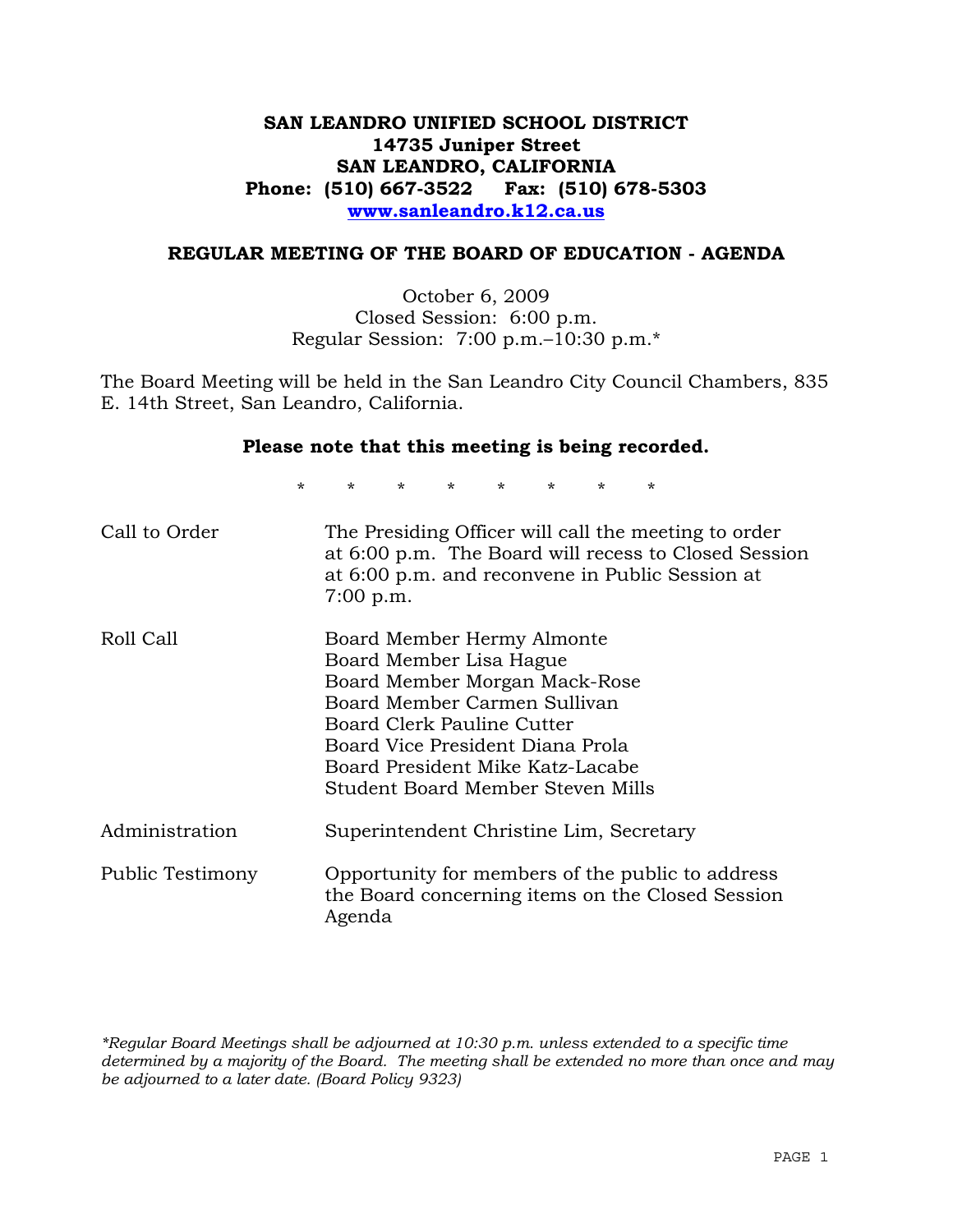Prior to the Public Session, the Board will meet in Closed Session pursuant to Education Code Sections 35146 and 48918(c), and Government Code Sections 54957, 54957.6, 54956.9(b), 54956.8, 54956.9.

- a) Student Expulsions
- b) Public Employee Discipline/Dismissal/Release/Hiring
- c) Conference with Labor Negotiator
- d) Conference with Legal Counsel Anticipated Litigation Significant exposure to litigation
- e) Conference with Real Property Negotiator Property(ies)
- f) Conference with Legal Counsel Existing Litigation

| Report Closed<br><b>Session Action</b> | Motion Second Vote                                |                                                                                                                                                                                                                                                                                                                                                                                                                                                                                                                                                                                                                                                                                                                                                                                                                                                                                                                                                                                                                        |
|----------------------------------------|---------------------------------------------------|------------------------------------------------------------------------------------------------------------------------------------------------------------------------------------------------------------------------------------------------------------------------------------------------------------------------------------------------------------------------------------------------------------------------------------------------------------------------------------------------------------------------------------------------------------------------------------------------------------------------------------------------------------------------------------------------------------------------------------------------------------------------------------------------------------------------------------------------------------------------------------------------------------------------------------------------------------------------------------------------------------------------|
| Pledge of Allegiance                   |                                                   |                                                                                                                                                                                                                                                                                                                                                                                                                                                                                                                                                                                                                                                                                                                                                                                                                                                                                                                                                                                                                        |
| Approve Agenda                         | Motion __________ Second __________ Vote ________ | Approve the Regular Meeting Agenda of October 6, 2009                                                                                                                                                                                                                                                                                                                                                                                                                                                                                                                                                                                                                                                                                                                                                                                                                                                                                                                                                                  |
| Legal Statement                        | 54954.2(a)                                        | Members of the audience who wish to address the<br>Board are asked to complete the yellow card available at<br>the entrance and submit it to the Board's Administrative<br>Assistant. Speakers who have completed the card will be<br>called when the item is reached on the agenda or, for<br>non-agenda items, during the Public Testimony. Cards<br>are to be turned in before the item is reached on the<br>agenda. Please note that this meeting is being recorded.<br>State law prohibits the Board of Education from taking<br>any action on or discussing items that are not on the<br>posted agenda except to A) briefly respond to statements<br>made or questions posed by the public in attendance; B)<br>ask questions for clarification; C) provide a reference to a<br>staff member or other resource for factual information in<br>response to the inquiry; or D) ask a staff member to<br>report back on the matter at the next meeting and/or put<br>it on a future agenda. (Government Code Section |

### **7:00-7:10 p.m. PRESENTATION**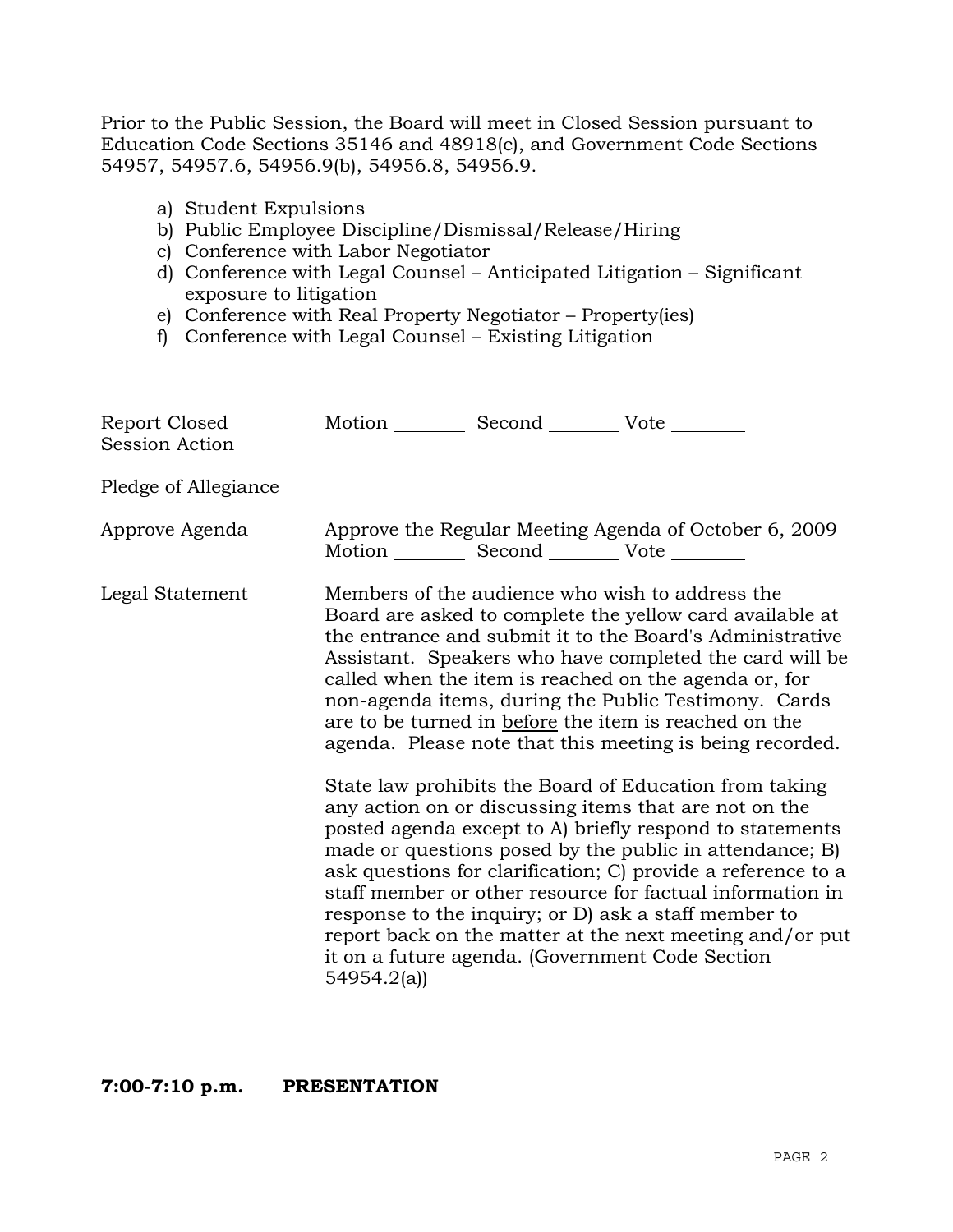\* San Leandro Unified School District won a lottery of \$25M for the Qualified School Construction Bond (QSCB) program on August 28, 2009. The QSCB program was created under the American Recovery and Reinvestment Act (ARRA) and is available only to K-12 school districts. Due to over-subscription from many school districts to the program (with only \$700 million of QSCB allocation available in California), a lottery was held by the California Department of Education, and SLUSD is one of the 43 lucky winners. Since QSCB was created under ARRA, it is effectively an interest free loan to the District that receives the funding authorization. However, the principal still has to be repaid to the ARRA program (the QSCBs) which is administered by the California Department of Education (CDE). The interest savings is estimated at approximately \$10M. In other words, the District will receive \$25M worth of Measure B projects but at a \$15M cost.

Since the District was given an authorization of \$25M QSCB, below is a conference item that includes a Resolution #09-54 providing the QSCBs to be issued by the California Qualified School Construction Bonds Joint Powers Authority (QSCB JPA) in the amount of \$25M. The JPA QSCBs are non-interest bearing tax credit bonds, and will be secured by the District's general obligation bonds (the "Series C Bonds"). Because the QSCB is interest free, as investors will be granted tax credits by the Federal Government, a smaller amount, estimated at \$15M, of Series C bonds need to be issued to pay back the loan.

The Board is requested to adopt Resolution #09-54 providing for the issuance and sale of General Obligation Bonds, Election 2006, Series C, in the aggregate principal amount of not-to-exceed \$25,000,000. The Resolution authorizes up to \$25,000,000 of Series C Bonds to be issued, but it is estimated that the actual issuance of the Measure B bonds will be approximately \$15M.

#### **7:10-7:30 p.m. CONFERENCE**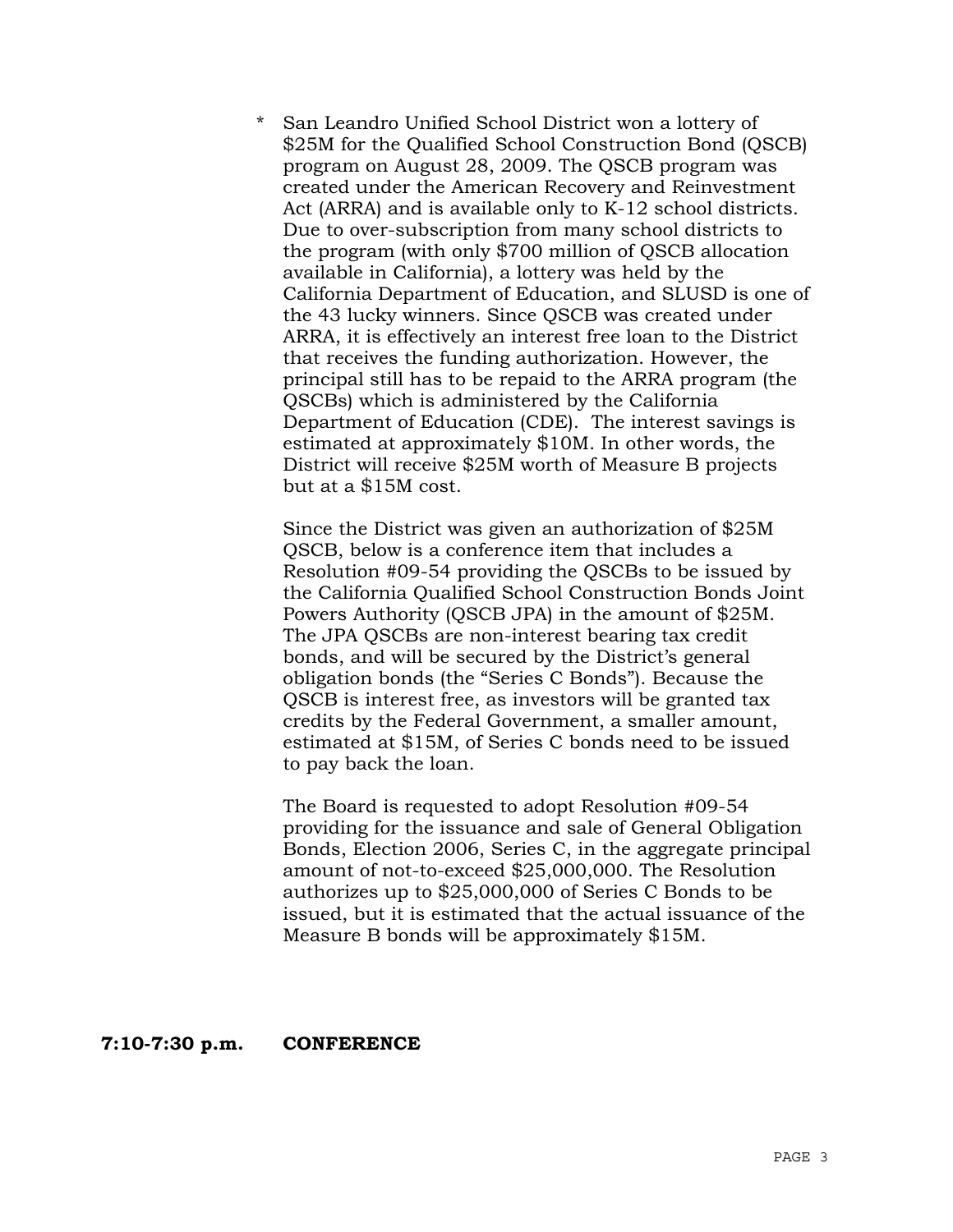These items are submitted for advance planning and to assist the Board in establishing future agenda items. The Board may, however, take action on the following:

## General Services

| $1.1-CF$<br>Resolution #09-54<br>Providing for the<br>Issuance and Sale of<br>General Obligation<br>Bonds, Election of<br>2006, Series C, in the<br>Aggregate Principal | <b>Staff Recommendation:</b> | Adopt Resolution #09-54 Providing for the<br>Election of 2006, Series C, in the Aggregate<br>(Qualified School Construction Bond). | Issuance and Sale of General Obligation Bonds,<br>Principal Amount of Not to Exceed \$25,000,000 |
|-------------------------------------------------------------------------------------------------------------------------------------------------------------------------|------------------------------|------------------------------------------------------------------------------------------------------------------------------------|--------------------------------------------------------------------------------------------------|
| Amount of Not to<br>Exceed \$25,000,000<br>(Qualified School)                                                                                                           |                              |                                                                                                                                    |                                                                                                  |
| Construction Bond)                                                                                                                                                      | Motion                       | Second                                                                                                                             | Vote                                                                                             |

# **7:30-7:40 p.m. PUBLIC TESTIMONY ON NON-AGENDA ITEMS**

Members of the audience, who wish to address the Board, please complete the yellow card available at the entrance and submit it to the Board's Administrative Assistant. Cards are to be turned in before the item is reached on the agenda.

# **7:40-7:45 p.m. PUBLIC HEARING**

Public Hearing Comments are limited to 3 minutes per speaker, subject to adjustment by the Board President. Members of the audience who wish to address the Board regarding the Public Hearing are asked to complete the yellow card available at the entrance and submit it to the Board's Administrative Assistant.

A public hearing will be held regarding a Global Tides Charter petition by The Charter Schools Development Systems.

The role of the Board is to hold this public hearing in accordance with Education Code Section 47605(b), "*No later than 30 days after receiving a petition, in accordance with subdivision (a), the governing board of the school district shall hold a public hearing on the provisions of the charter, at which time the governing board of the school district shall consider the level of support for the petition by teachers employed by the district, other employees of the district, and parents. Following review of the petition and the public hearing, the governing board of the school district shall either grant or deny the charter within 60 days of receipt of the petition, provided, however, that the date may be extended by an additional 30 days if both parties agree to the extension."*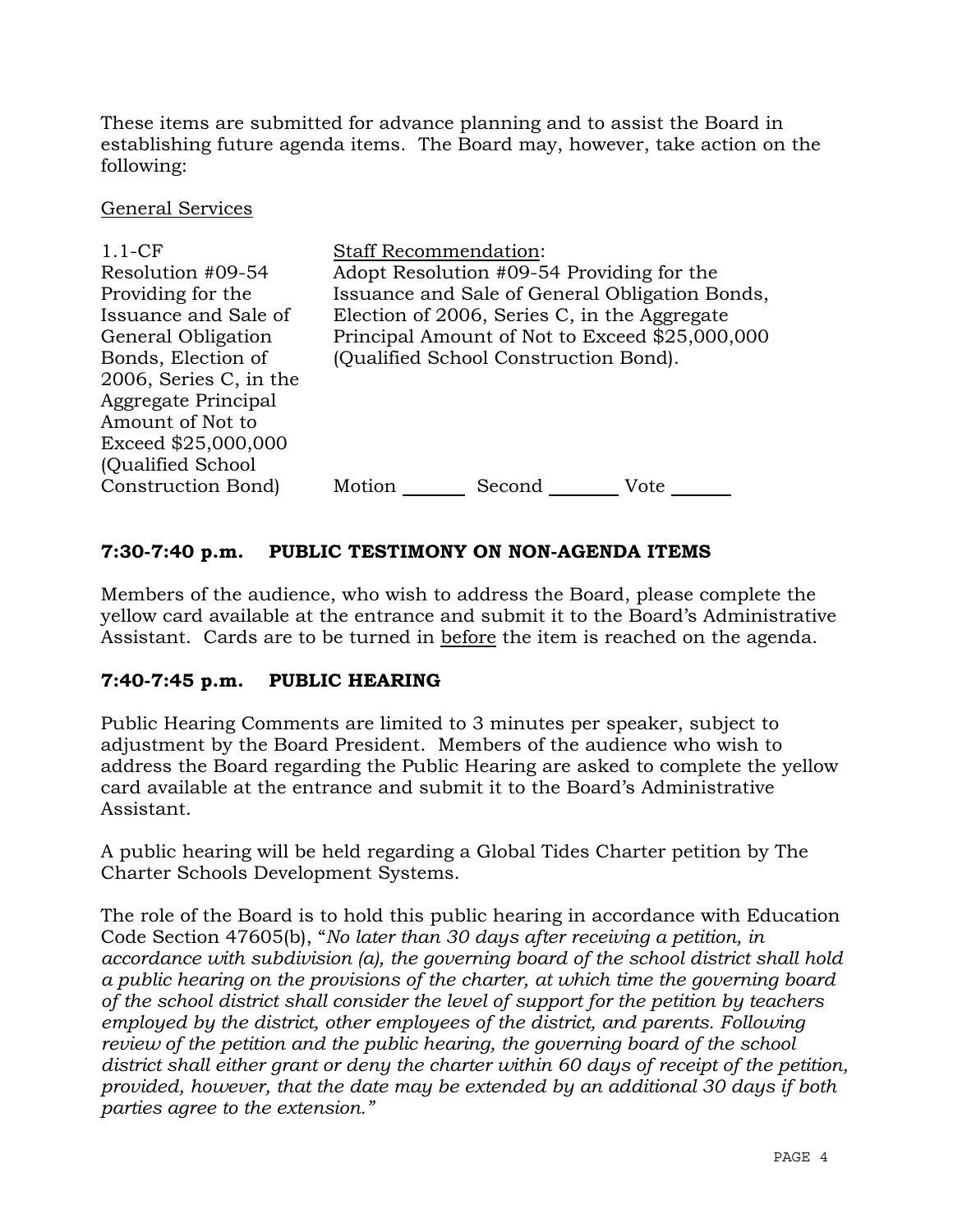The public hearing is to meet the requirements by Education Code Section 47605(b). The hearing provides the public the opportunity to make oral or written presentation to the Board regarding the Global Tides Charter Petition by the Charter School Development Systems.

a. Board President opens the public hearing

Motion Second<br>
Second<br>
Vote

- b. Public Testimony
- c. Board President closes the public hearing

Motion Second Vote

## **7:45-8:10 p.m. REPORTS**

 Correspondence Student Board Member Report Union Representative Reports Superintendent's Report Board Committee Reports

- City/District Liaison
- Curriculum
- Facilities/Technology

Board Representatives' Reports

• Eden Area Regional Occupational Program

# **8:10-8:20 p.m. CONSENT ITEMS**

These items are considered routine and may be enacted by a single motion. At the request of any member of the Board, any item on the consent agenda shall be removed and given individual consideration for action as a regular agenda item.

### Human Resources

| $2.1-C$<br>Acceptance of<br>Personnel Report          | <b>Staff Recommendation:</b><br>Accept Personnel Report as submitted.                                        |
|-------------------------------------------------------|--------------------------------------------------------------------------------------------------------------|
|                                                       | Motion Second<br>Vote                                                                                        |
| $2.2 - C$<br>Renewal of Student<br>Teaching Agreement | <b>Staff Recommendation:</b><br>Approve the renewal of the Student Teaching<br>Agreement with Mills College. |
|                                                       | Motion Second<br>Vote                                                                                        |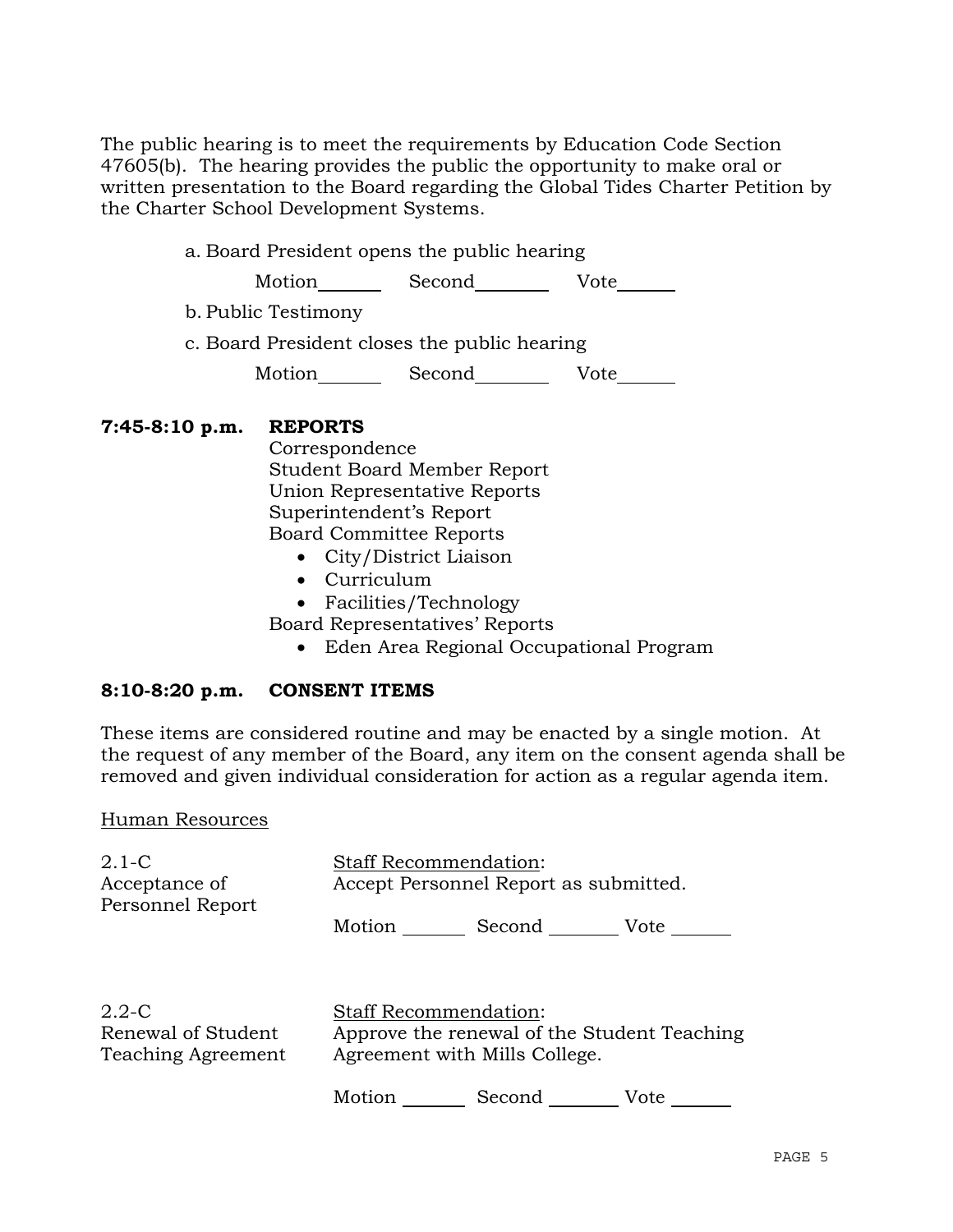# Educational Services

| $3.1-C$<br>Acceptance of<br>Donations     | Staff Recommendation:<br>Approve the acceptance of gifts to the District as<br>follows:                                                                                                                                                                       |  |  |
|-------------------------------------------|---------------------------------------------------------------------------------------------------------------------------------------------------------------------------------------------------------------------------------------------------------------|--|--|
|                                           | <b>Jefferson Elementary School</b><br>• 20 student backpacks filled with school<br>supplies from Alameda County Medical Center,<br><b>Highland Campus</b>                                                                                                     |  |  |
|                                           | McKinley Elementary School<br>• \$400 for classroom/school supplies from the<br>American Legion Auxiliary, San Leandro                                                                                                                                        |  |  |
|                                           | <b>Washington Elementary School</b><br>• \$150 from Craig Geldard through PG&E's<br>Community Campaign<br>• \$91.99 from Oliver Kesting through PG&E's<br>Community Campaign<br>\$33.11 from Target's Take Charge of<br>$\bullet$<br><b>Education Program</b> |  |  |
|                                           | John Muir Middle School<br>• 4 copies of "The Hunger Games" and 4 copies<br>of "Catching Fire" for the library from Glenna<br>Gifford                                                                                                                         |  |  |
|                                           | Motion _________ Second __________ Vote _______                                                                                                                                                                                                               |  |  |
| $3.2-C$<br>Non-Public School<br>Contracts | Staff Recommendation:<br>Approve the Non-Public School Contracts for<br>Special Education students.                                                                                                                                                           |  |  |
|                                           | Motion Second Vote                                                                                                                                                                                                                                            |  |  |
|                                           |                                                                                                                                                                                                                                                               |  |  |

| $3.3-C$               |                                               | <b>Staff Recommendation:</b>                      |      |  |
|-----------------------|-----------------------------------------------|---------------------------------------------------|------|--|
| Discard Library Books |                                               | Approve the request to Discard Library Books that |      |  |
| that are Obsolete,    | are Obsolete, Damaged or in Poor Condition at |                                                   |      |  |
| Damaged or in Poor    | Bancroft Middle School.                       |                                                   |      |  |
| Condition at Bancroft |                                               |                                                   |      |  |
| Middle School         | Motion                                        | Second                                            | Vote |  |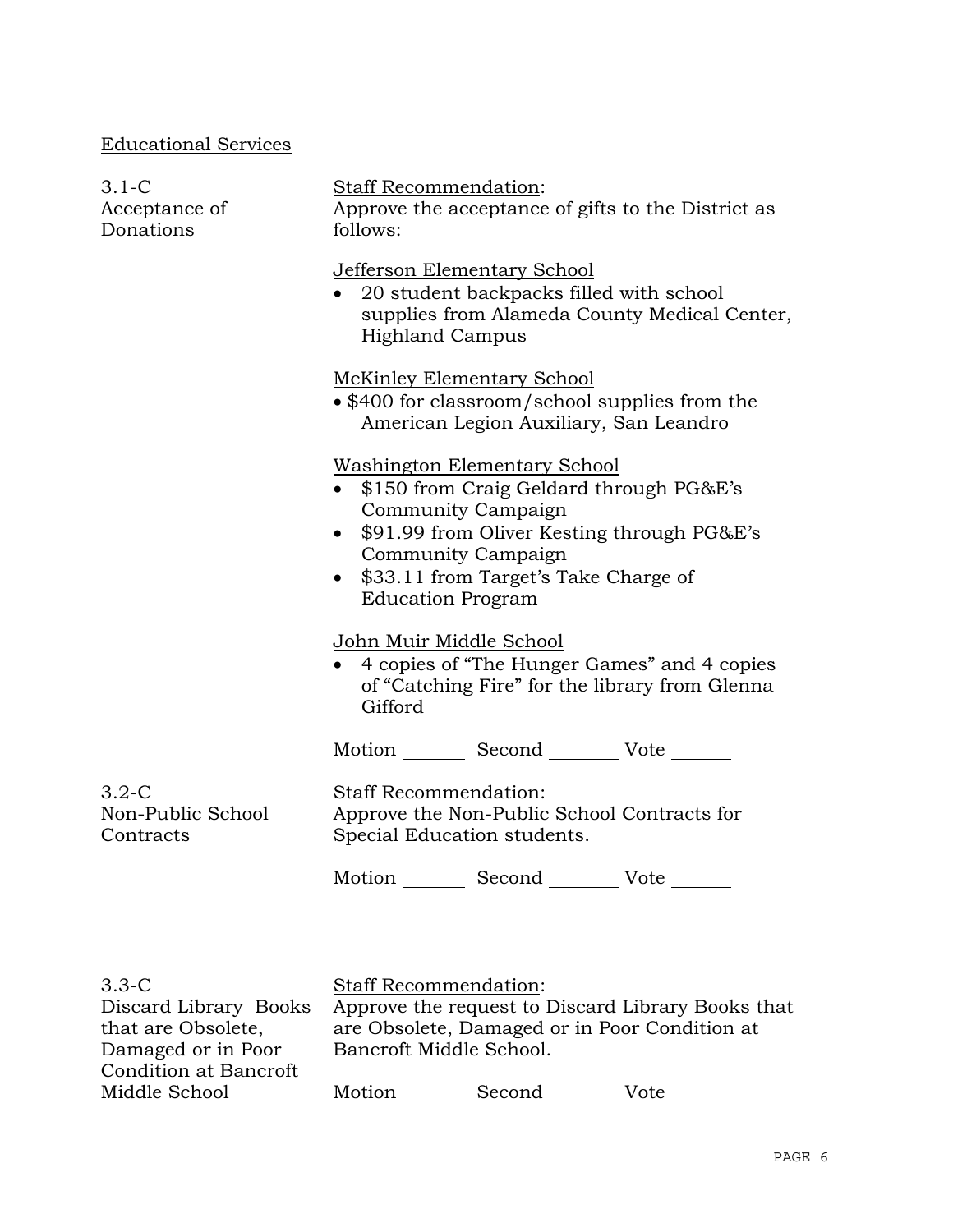| $3.4 - C$<br>Out-of-State Field Trip<br>for San Leandro High<br>School's DECA<br>Students                                                                                                                                                                                        | Staff Recommendation:<br>Approve the Out-of-State Field Trip for San<br>Leandro High School's DECA Students to<br>Louisville, Kentucky, April 23-28, 2010.                         |                                                                                          |                                                                                                                                                   |
|----------------------------------------------------------------------------------------------------------------------------------------------------------------------------------------------------------------------------------------------------------------------------------|------------------------------------------------------------------------------------------------------------------------------------------------------------------------------------|------------------------------------------------------------------------------------------|---------------------------------------------------------------------------------------------------------------------------------------------------|
|                                                                                                                                                                                                                                                                                  |                                                                                                                                                                                    | Motion _________ Second __________ Vote _______                                          |                                                                                                                                                   |
| $3.5-C$<br>Contract between the<br>San Leandro Unified<br>School District and<br>Prescott-Joseph Center<br>for Community<br>Enhancement Inc. for<br><b>Breathmobile Services</b><br>at John Muir, Wilson,<br>and San Leandro Adult<br>School Preschool<br>Students at No Cost to | Staff Recommendation:<br>no cost to the District.                                                                                                                                  | Unified School District and Prescott-Joseph<br>Center for Community Enhancement Inc. for | Approve the Contract between the San Leandro<br>Breathmobile Services at John Muir, Wilson, and<br>San Leandro Adult School Preschool Students at |
| the District                                                                                                                                                                                                                                                                     |                                                                                                                                                                                    | Motion Second Vote                                                                       |                                                                                                                                                   |
| $3.6-C$<br>Proposed Stipulated<br><b>Expulsion Order</b>                                                                                                                                                                                                                         | Staff Recommendation:<br>Approve the stipulated expulsion recommendation<br>from the Director of Student Support Services for<br>students E04-09/10, E05-09/10, and E06-<br>09/10. |                                                                                          |                                                                                                                                                   |
|                                                                                                                                                                                                                                                                                  | Motion                                                                                                                                                                             | Second                                                                                   | Vote                                                                                                                                              |

# Staff Recommendation:

Approve the Memorandum of Understanding between the Alameda County Office of Education and the San Leandro Unified School District Regarding Project EAT for the 2009-2010 School Year for professional development and crossover programs that encourage students to eat new and colorful fruits and vegetables and fuel their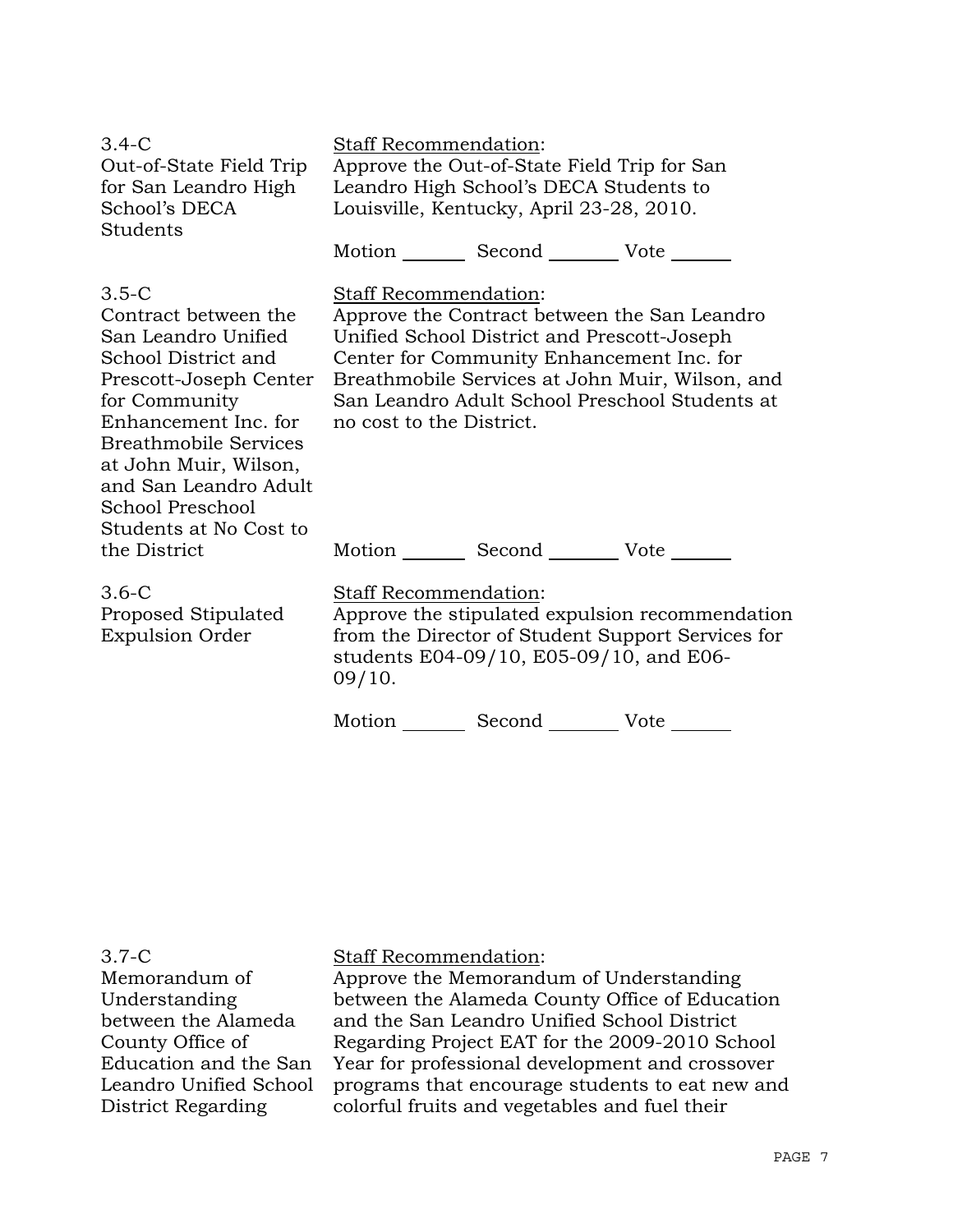| Project EAT for the<br>2009-2010 School Year                                                                                                                        | academic curiosity.          |                                                                                                                                             |                                                                                             |
|---------------------------------------------------------------------------------------------------------------------------------------------------------------------|------------------------------|---------------------------------------------------------------------------------------------------------------------------------------------|---------------------------------------------------------------------------------------------|
|                                                                                                                                                                     |                              | Motion _________ Second __________ Vote _______                                                                                             |                                                                                             |
| $3.8-C$<br>Contract between the<br>San Leandro Unified<br>School District and<br>Pearson, Teacher<br>Education and<br>Development Group to<br>Provided Professional | Staff Recommendation:        | Unified School District and Pearson, Teacher<br>professional Development Services to meet the<br>needs of middle school English learners.   | Approve the Contract between the San Leandro<br>Education and Development Group to provided |
| Development Services                                                                                                                                                |                              | Motion _________ Second __________ Vote _______                                                                                             |                                                                                             |
| <b>Business Operations</b>                                                                                                                                          |                              |                                                                                                                                             |                                                                                             |
| $4.1-C$<br>Resolution #09-52 to<br>Declare Certain<br>Equipment Surplus<br>and/or Obsolete.                                                                         | <b>Staff Recommendation:</b> | Adopt Resolution #09-52 to declare certain<br>and condition of the designated equipment.<br>Motion _________ Second __________ Vote _______ | equipment surplus and/or obsolete due to the age                                            |
| $4.2-C$<br>Resolution #09-53,<br>National School Lunch<br>Week, October 12-16,<br>2009                                                                              | Staff Recommendation:        | Adopt Resolution #09-53, Proclaiming October<br>12-16, as National School Lunch Week.<br>Motion Second Vote                                 |                                                                                             |
|                                                                                                                                                                     |                              |                                                                                                                                             |                                                                                             |

# Facilities and Construction

5.1-C Amendment #2 to the WCS/Ca Labor Compliance Program (LCP)) Professional Services Contract to Add the San Leandro High School Library

# Staff Recommendation:

Approve Amendment #2 to the WCS/Ca Labor Compliance Program (LCP)) Professional Services Contract to add the San Leandro High School Library Expansion Project.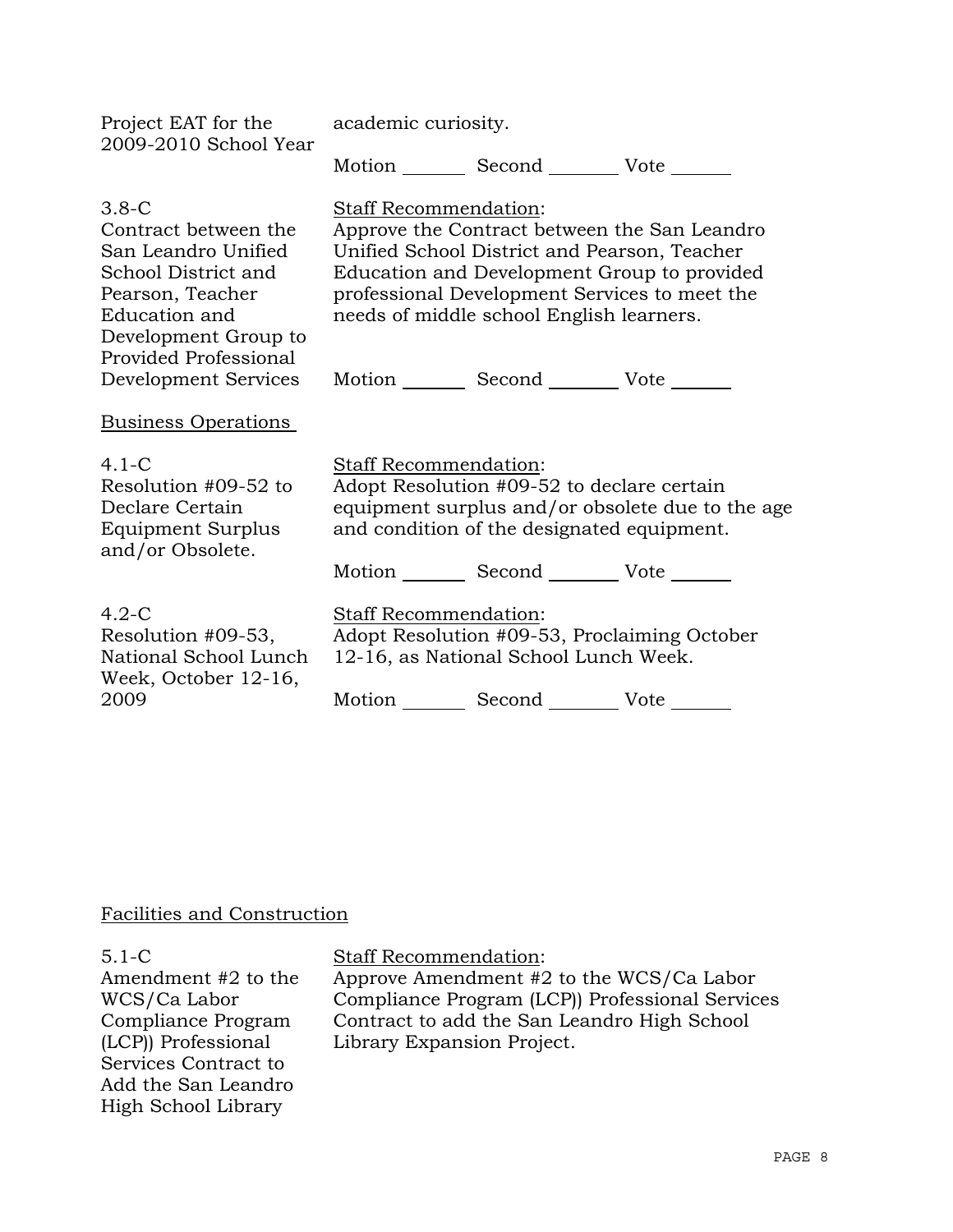| <b>Expansion Project</b> | Motion | Second | Vote |  |
|--------------------------|--------|--------|------|--|
|                          |        |        |      |  |

## **8:20-8:45 p.m. PRESENTATION**

\* Superintendent Chris Lim and Assistant Superintendent Business Services, Song Chin-Bendib, will present to the Board of Education an estimated Budget for 2009-10 that incorporates the results of the 2008-09 closing of the books. The presentation will include fiscal years 2010-11 and 2011-12 that are required by law to be balanced in order to have an overall positive budget certification. Budget options will be presented to secure a positive balanced budget.

## **8:45-9:30 p.m. CONFERENCE ITEM**

Business Operations

4.1-CF District Fiscal Plan for a Positive Budget Certification for 200-10 First Interim Report Filing that Includes 2010-11 and 2011-12 as Required by Assembly Bills 1200 and 2756

### Staff Recommendation

The Board will discuss and consider approving the District Fiscal Plan for a Positive Budget Certification for 200-10 First Interim Report Filing that Includes 2010-11 and 2011-12 as Required by Assembly Bills 1200 and 2756.

Motion \_\_\_\_\_\_\_\_\_ Second \_\_\_\_\_\_\_\_\_\_ Vote \_\_\_\_

### General Services

1.2-CF Authorizing the Superintendent to Contract with All City Management Services or to Donate Said One-Time Funds to the City to Operate the Crossing Guard Program for 2009-10 Staff Recommendation: The Board will discuss and consider Authorizing the Superintendent to Contract with All City Management Services or to Donate Said One-Time Funds to the City to Operate the Crossing Guard Program for 2009-10 Motion \_\_\_\_\_\_\_\_ Second \_\_\_\_\_\_\_\_\_ Vote \_\_\_\_\_\_\_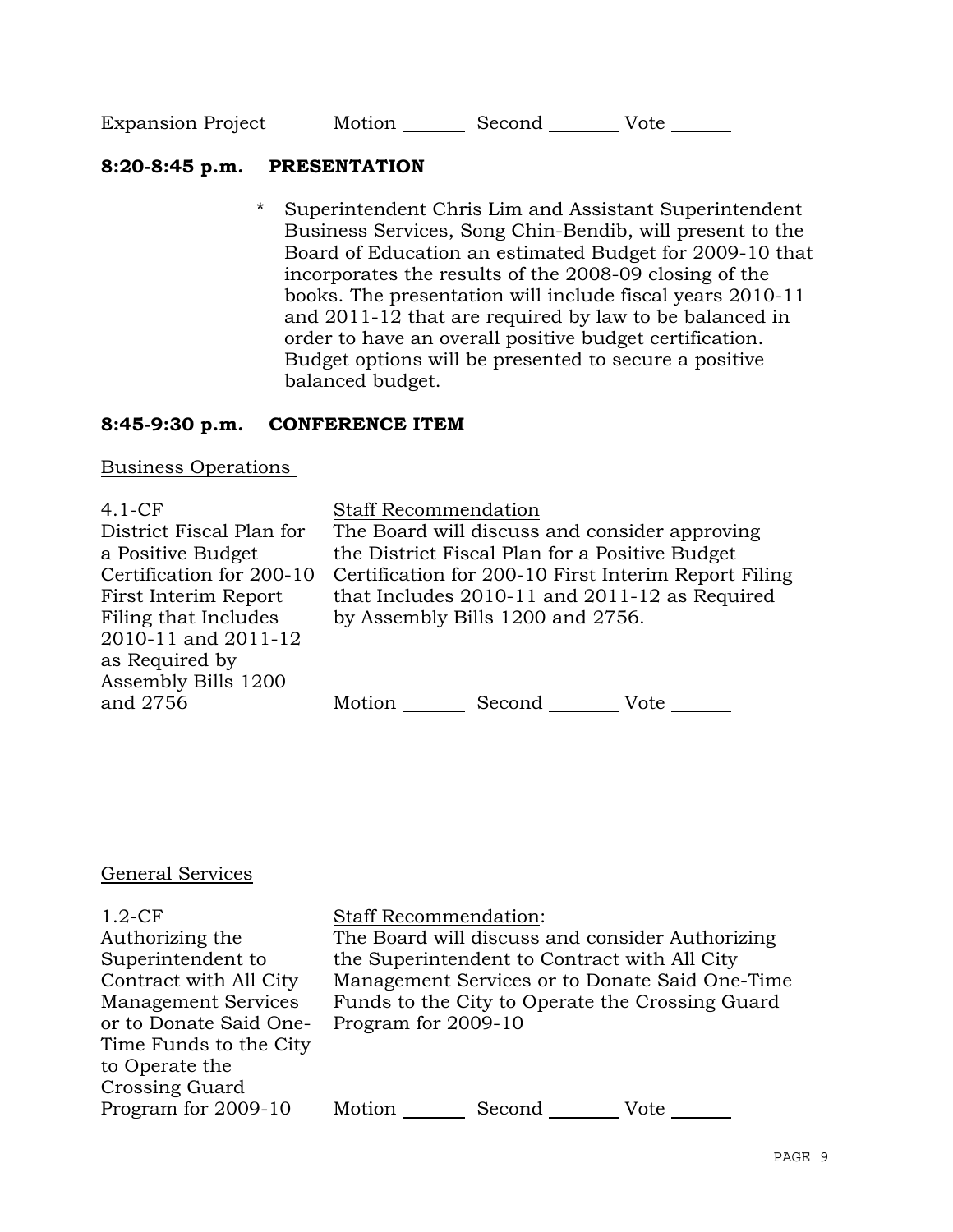# Facilities and Construction

| $5.1-CF$                            | <b>Staff Recommendation:</b> |        |                                                                                                                                                |  |
|-------------------------------------|------------------------------|--------|------------------------------------------------------------------------------------------------------------------------------------------------|--|
| Mural at San Leandro<br>High School | Dove.                        |        | The Board will discuss and consider approving<br>the mural at San Leandro High School proposed<br>by San Leandro High School art teacher Diane |  |
|                                     | Motion                       | Second | Vote                                                                                                                                           |  |

## **9:30-9:35 p.m. INFORMATION**

These items are intended to keep the Board informed on various District business matters which do not require action by the Board.

Educational Services

| $3.1-I$<br>Williams Uniform<br><b>Complaint Procedures</b><br>(include Valenzuela<br>Settlement | <b>Staff Recommendation:</b><br>Receive for information and review the Williams<br>Uniform Complaint Procedures (include<br>Valenzuela Settlement Requirement) Quarterly<br>Report for the period of July through September                                                                                                                                                                                                             |
|-------------------------------------------------------------------------------------------------|-----------------------------------------------------------------------------------------------------------------------------------------------------------------------------------------------------------------------------------------------------------------------------------------------------------------------------------------------------------------------------------------------------------------------------------------|
| Requirement)                                                                                    | 2009.                                                                                                                                                                                                                                                                                                                                                                                                                                   |
| <b>Business Operations</b>                                                                      |                                                                                                                                                                                                                                                                                                                                                                                                                                         |
| $4.1-I$<br>Investment Report for<br>August 2009                                                 | <b>Staff Recommendation:</b><br>Receive for information and review the Investment<br>Report for the month of August 2009.                                                                                                                                                                                                                                                                                                               |
| $9:35$ p.m.                                                                                     | ADDITIONAL SUGGESTIONS AND COMMENTS FROM<br><b>BOARD MEMBERS</b>                                                                                                                                                                                                                                                                                                                                                                        |
| <b>ANNOUNCEMENT</b>                                                                             | <b>Board of Education Meetings</b>                                                                                                                                                                                                                                                                                                                                                                                                      |
|                                                                                                 | Regular Meeting – October 20, 2009<br>Regular Meeting – November 3, 2009<br>Regular Meeting - November 17, 2009<br>Regular Meeting – December 1, 2009<br>Regular Meeting – December 15, 2009<br>Regular Meeting - January 12, 2010<br>Regular Meeting – January 26, 2010<br>Regular Meeting - February 9, 2010<br>Regular Meeting - March 2, 2010<br>Special Meeting - Thursday, March 11, 2010, DO<br>Regular Meeting – March 23, 2010 |